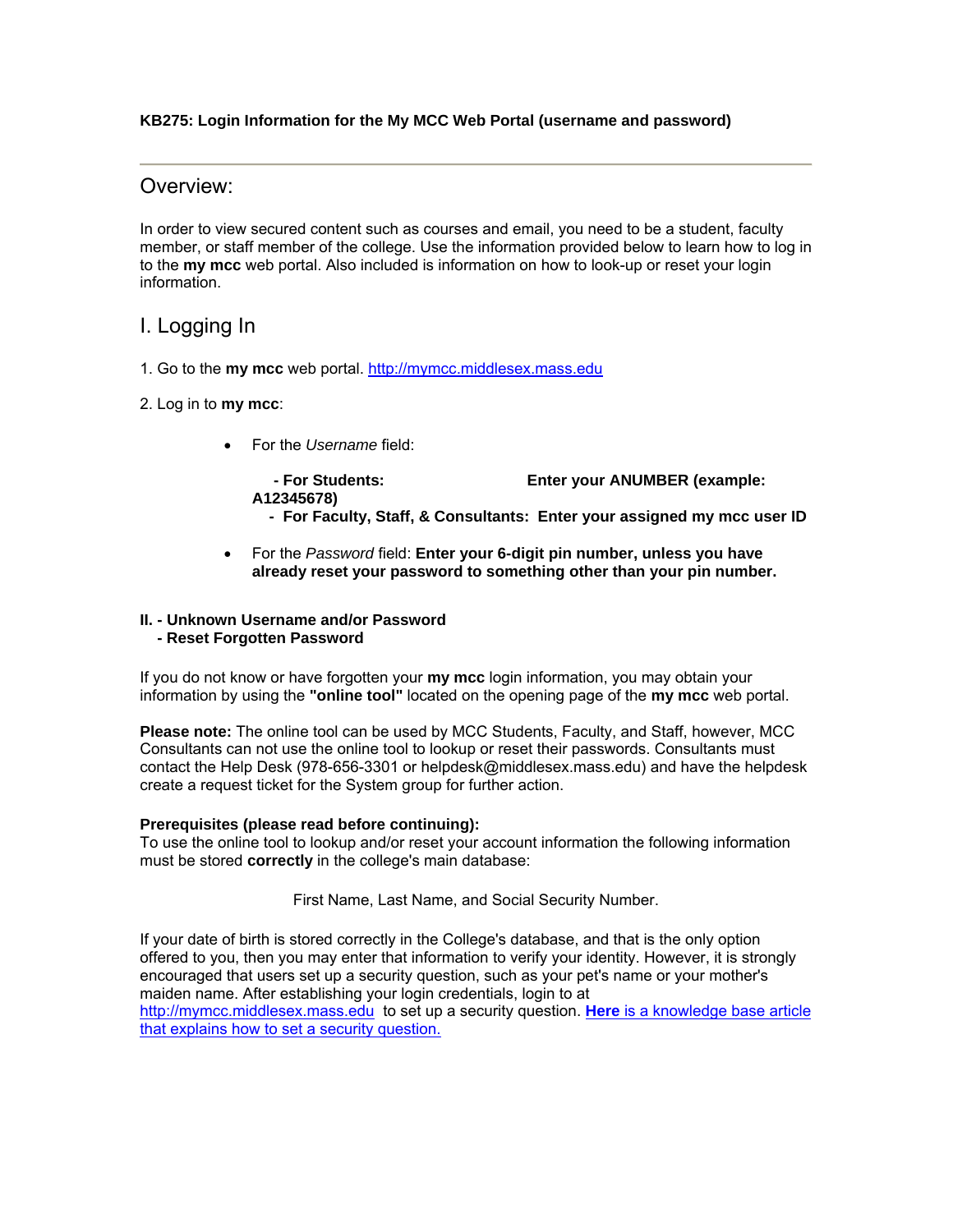#### **Exceptions:**

**If your First Name, Last Name, or Social Security Number is not stored in the college's main database correctly, then the online tool will not work for you.** In addition to First Name, Last Name, and Social Security Number, in order to further verify your identity, the online tool will ask you to enter either your Date of Birth or the answer to a security question. You are only required to enter one - either your date of birth OR the answer to your security question. One of these security items also must be stored correctly in the college's main database for the online tool to work.

If you cannot use the online tool, you will be required to call or visit one of the offices below to have your account information corrected and your password reset for you.

#### **Students On Campus With a Valid Photo ID:**

| visit $\rightarrow$ | Student Information | <b>Bedford</b> | FC-118            | You must<br>present a valid |
|---------------------|---------------------|----------------|-------------------|-----------------------------|
|                     | iCenter             | Lowell         | $1 \text{ C-G}04$ | liphoto ID.                 |

#### **Students Off Campus or Students Without a Valid Photo ID**

| $\parallel$ call or visit $\rightarrow$ | Student Information | Bedford | 1-800-818-3434 |
|-----------------------------------------|---------------------|---------|----------------|
|                                         | Center              | Lowell  | 1-800-818-3434 |

#### **Faculty:**

| call or<br>visit $\rightarrow$                                            | Human<br>Resources                            | <b>Bedford</b> | CA-119        | Full time Faculty: (781)280-<br>3531<br>Part time Faculty: (781)280-<br>3532 |
|---------------------------------------------------------------------------|-----------------------------------------------|----------------|---------------|------------------------------------------------------------------------------|
| call or<br>visit $\rightarrow$<br>(during<br>normal<br>business<br>hours) | Enrollment<br>Services<br>(Katharina<br>Lach) | Lowell         | LC-314        | (978) 656-3226                                                               |
| call or visit                                                             | Student                                       | <b>Bedford</b> | <b>EC-118</b> |                                                                              |
| $\rightarrow$<br>(after<br>normal<br>business<br>hours)                   | Information<br>Center                         | Lowell         | <b>LC-G01</b> | 1-800-818-3434                                                               |

#### **Staff:**

| ∥ call or<br>Human<br>$^{\shortparallel}$ visit $\rightarrow$<br>Resources | Bedford   CA-119 |  | Full time Staff: (781)280-3531<br>Part time Staff: (781)280-3532 |
|----------------------------------------------------------------------------|------------------|--|------------------------------------------------------------------|
|----------------------------------------------------------------------------|------------------|--|------------------------------------------------------------------|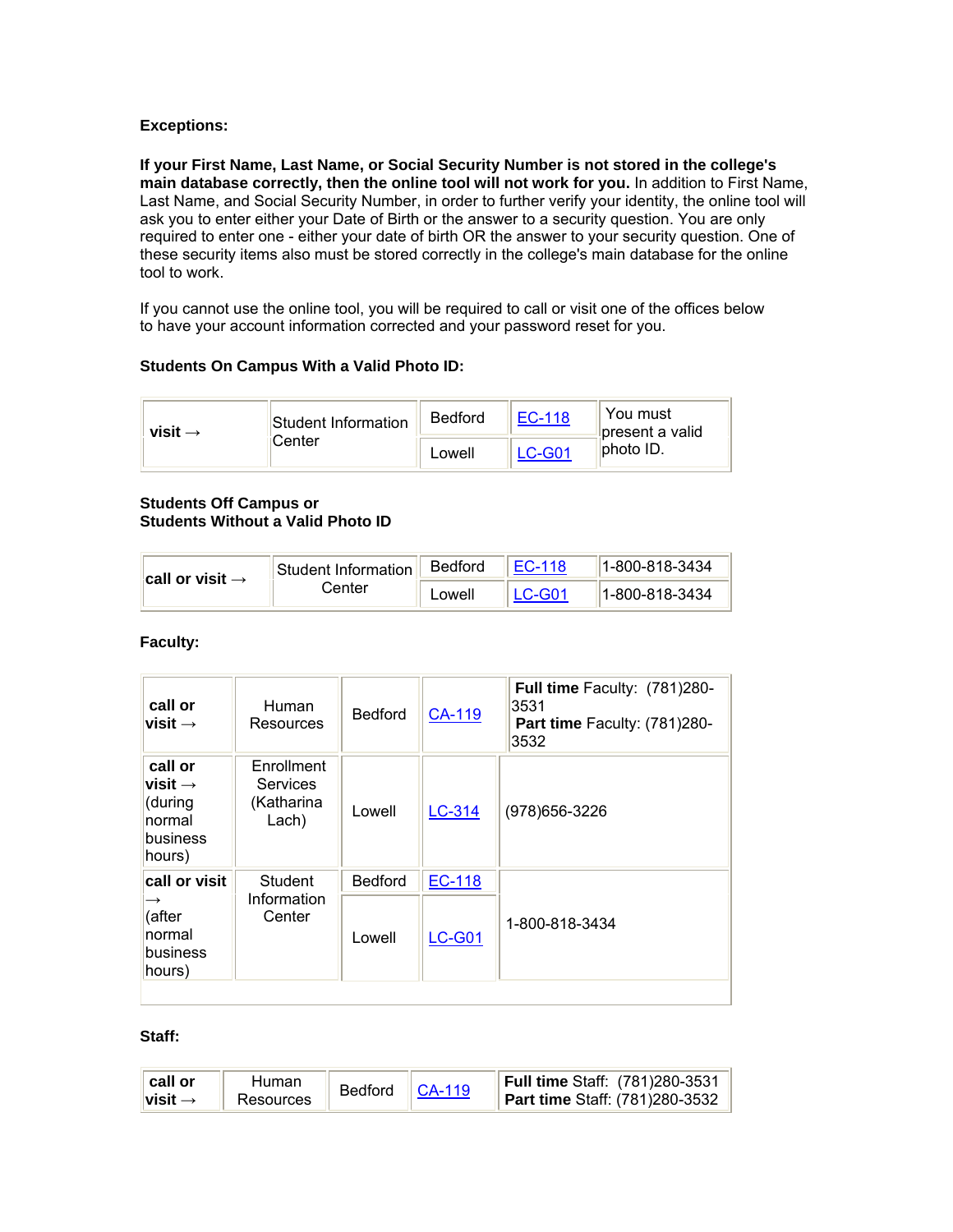#### **Consultants:**

| call or<br>visit $\rightarrow$ | Tech<br>Center<br><b>Help Desk</b> | Lowell | $LC-401$ | $ (978)656 - 3301$<br>A request will be logged for the<br>Systems group to reset the password. |
|--------------------------------|------------------------------------|--------|----------|------------------------------------------------------------------------------------------------|
|                                |                                    |        |          |                                                                                                |

#### **Using the Online Tool:**

1. To obtain or reset your information click either the link **"online tool"** or the link **"Forgot your password?"** (see *Figure 1*, below)

| $\blacksquare$ Log in to mymcc                                                                                                                                                                                                                                                                                                                                                                                              | Figure I |
|-----------------------------------------------------------------------------------------------------------------------------------------------------------------------------------------------------------------------------------------------------------------------------------------------------------------------------------------------------------------------------------------------------------------------------|----------|
| You do not need to log in to view much of our<br>portal.<br>In order to view secured content, you need to be a<br>student, faculty member, or staff member of the<br>college. If you would like to log in and don't have<br>your username and/or password, please visit our<br><u>online tool</u> or call the helpdesk at 1-(978)-656-<br>3301.<br>For further information, please visit the ABCs of<br>mymce.<br>Username: |          |
| Plassword:                                                                                                                                                                                                                                                                                                                                                                                                                  |          |
| Forgot your password?<br>Login                                                                                                                                                                                                                                                                                                                                                                                              |          |

2) The **"Get your mymcc account information"** page will appear. Enter your **first name, last name, and Social Security Number (the number will NOT be displayed as you type)** and click the "**Search for my account**" button. (see *Figure 2*, below)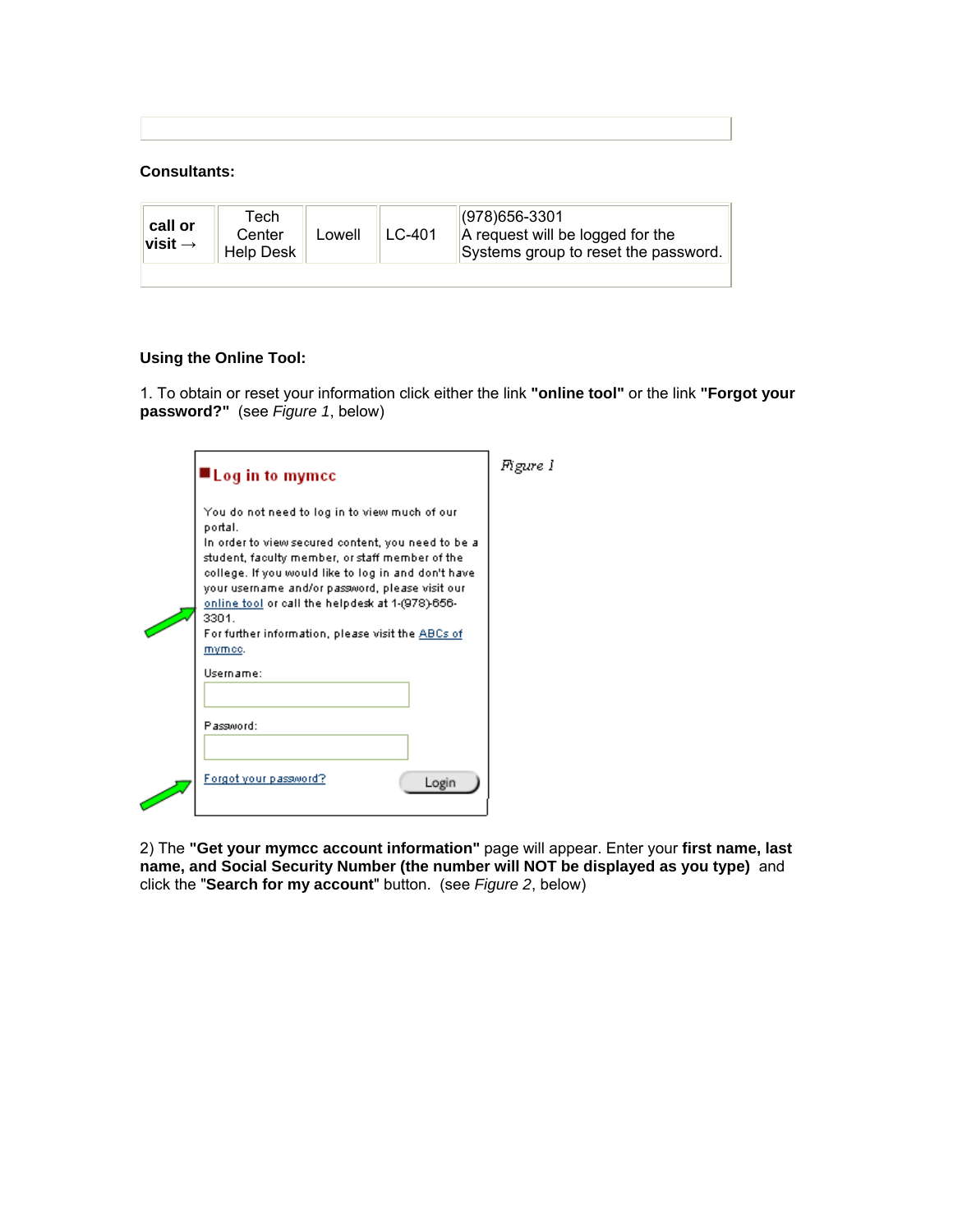| Get your mymcc account information<br>Please fill in the following fields to look up your username and<br>password. Click 'Search for my account' and you will be<br>prompted to supply some additional information.<br>Your login information will allow you to gain access to<br>MiddleNet, the new myncc college portal, and in the future,<br>even more college systems and network resources! |                                  | Figu |
|----------------------------------------------------------------------------------------------------------------------------------------------------------------------------------------------------------------------------------------------------------------------------------------------------------------------------------------------------------------------------------------------------|----------------------------------|------|
| First Name John                                                                                                                                                                                                                                                                                                                                                                                    | 11. Enter First Name             |      |
| Last Name Doe                                                                                                                                                                                                                                                                                                                                                                                      | 12. Enter Last Name              |      |
| Social Security # <b>secure second</b><br>(123456789)<br>Search for my account                                                                                                                                                                                                                                                                                                                     | 13. Enter SSN<br>4. Click button |      |

3. You will then be prompted to answer a security question that will verify your identity. Provide either your birth date or a security question answer (i.e. mothers maiden name, pet's name). **You only need to answer ONE of the security questions**.

4. Click the **Search** for button next to the appropriate security question.

| For security reasons, please answer one of the available questions below.                                      | Figure3 |
|----------------------------------------------------------------------------------------------------------------|---------|
| Search<br>Answer ONE security<br>1. Birth Date (e.g. 07/04/1776)<br>$\mid$ questions and click the $\parallel$ |         |
| Search<br>"Search "button.<br>$\parallel$ 2. What is your mother's maiden name? $\parallel$                    |         |
|                                                                                                                |         |

# **When found, your username information will display on the screen.**

# **If you need to reset your password, continue with the instructions below.**

5. If you have forgotten or need to reset your password, click the **"Reset Password"** button underneath your username information (Figure 4).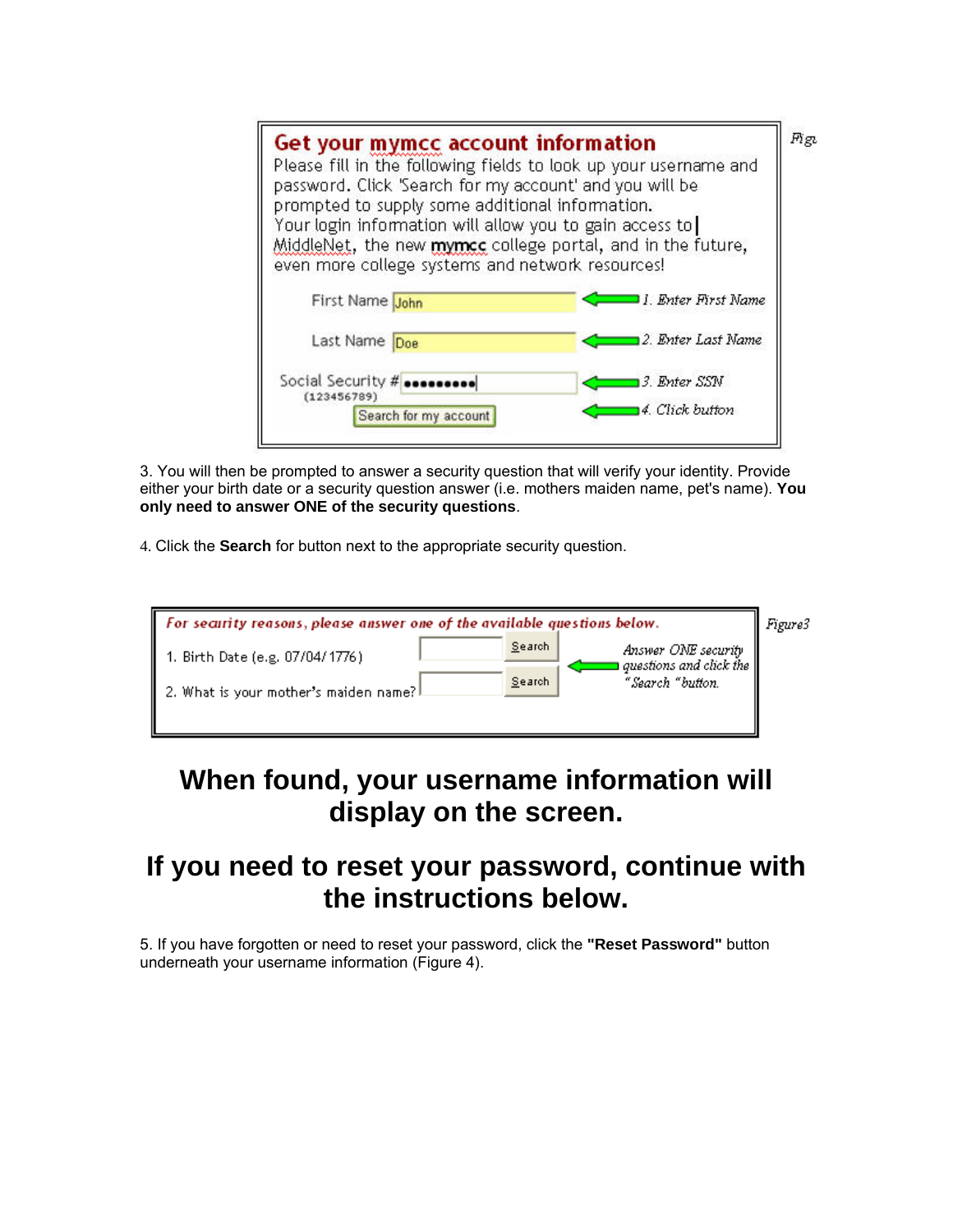The online password reset tool will prompt you through the process.

6. An alert screen will appear advising on the rules for setting a secure, complex password (Figure 5). Now is the time to think of a word to use that conforms to the password rules. Once you have thought of a password, click the OK button to continue.

| Please think of a secure password. Here are some rules you need to follow when selecting a password.<br>********************************                                                                                                                                                                                                                                    |          |
|-----------------------------------------------------------------------------------------------------------------------------------------------------------------------------------------------------------------------------------------------------------------------------------------------------------------------------------------------------------------------------|----------|
| Rule #1. Please include 8 characters or more.<br>Rule #2. It cannot contain any part of your username.<br>Rule #3. It must contain characters from three of the four following categories.<br>*English uppercase (A-Z)<br>*English lowercase (a-z)<br>*Base-10 digits (0-9)<br>*Non-alphanumeric symbols (e.g. 1, \$, #, %)<br>Rule #4. It must not be a previous password. |          |
| Please follow the link to the MCC knowledgebase or contact the helpdesk for further information.                                                                                                                                                                                                                                                                            |          |
| After clicking OK, please wait for the page to change.                                                                                                                                                                                                                                                                                                                      |          |
| OK                                                                                                                                                                                                                                                                                                                                                                          | Figure 5 |

7. Enter the new password in the "Enter New Password:" field. Re-enter the same word in the "Re-enter Password:" field. Click the button "Save new Password" (Figure 6).

|                                           | Reset your mymcc password                      |          |
|-------------------------------------------|------------------------------------------------|----------|
| Set User ID                               | <b>Description</b>                             |          |
| A99999999                                 | Middlesex "mymcc" User ID See Password History |          |
| Enter New Password:<br>Re-enter Password: |                                                |          |
| Save new password                         |                                                | Figure 6 |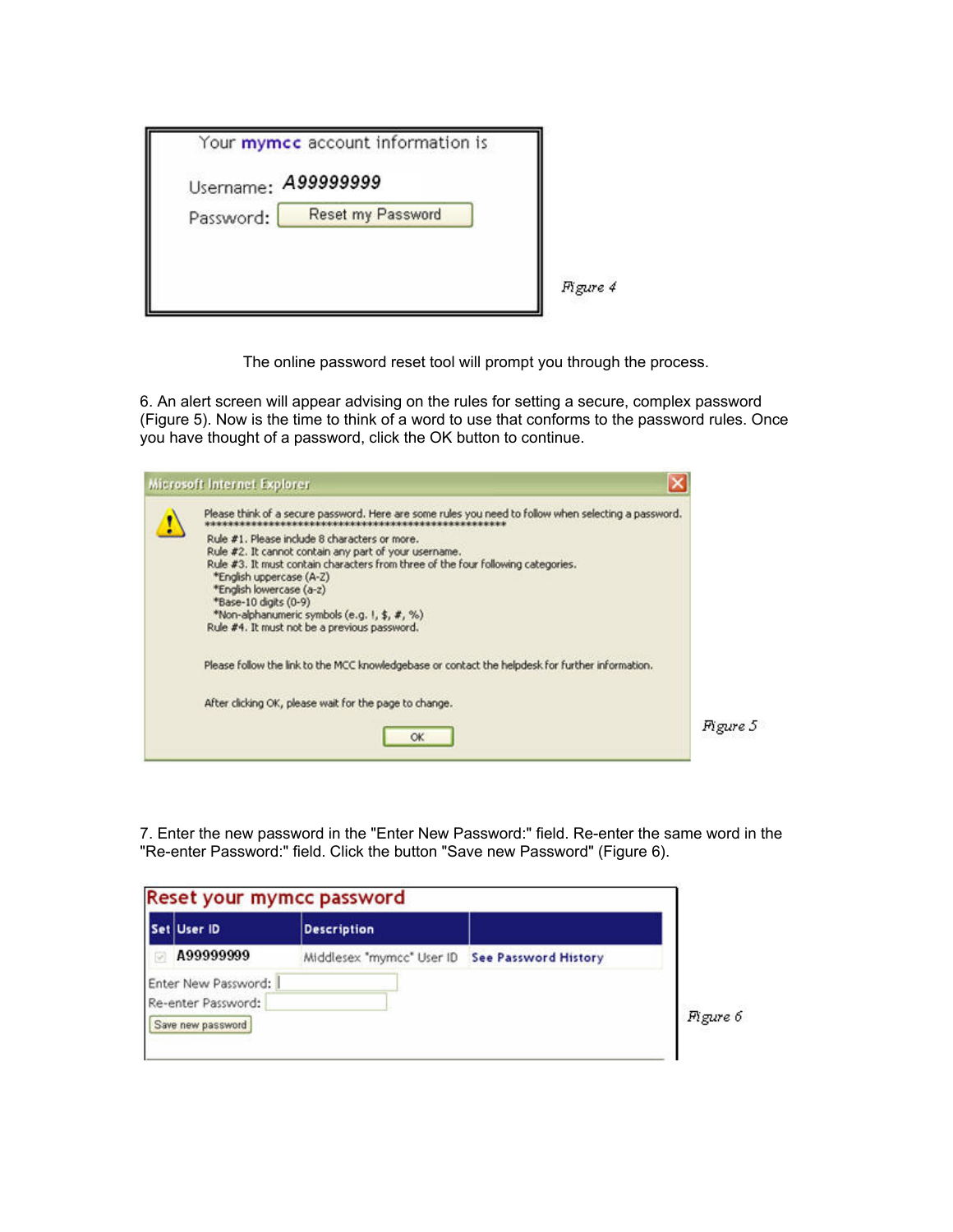8. The "Status: Processing... "message will appear. Processing may take 10 - 30 seconds to complete (Figure 7).

| A99999999<br>Middlesex "mymcc" User ID See Password History<br>Enter New Password:   ******* |          |
|----------------------------------------------------------------------------------------------|----------|
|                                                                                              |          |
| Re-enter Password: *******<br>Save new password                                              | Figure 7 |

9.

| If the password reset is successful, the                                                                                                                      | If the password reset is <b>unsuccessful</b> , the                                                  |  |  |
|---------------------------------------------------------------------------------------------------------------------------------------------------------------|-----------------------------------------------------------------------------------------------------|--|--|
| following message appears:                                                                                                                                    | following message appears:                                                                          |  |  |
| Password set successfully, please use<br>this new password for all MCC systems<br>including the network, website, portal<br>blackboard, middlenet and others. | Please enter a password within poli-<br>and click the Submit button again. I<br>passwords were set. |  |  |

**If the password reset is unsuccessful, select another word that complies with the complex password policy and try again. If you continue to experience difficulty using the online tool, contact either Enrollment Services or Human Resources(see reference chart below).**

#### **Students On Campus With a Valid Photo ID:**

| Student Information<br>visit $\rightarrow$<br><b>Center</b> | <b>Bedford</b> | EC-118 | You must<br>Ibresent a valid |
|-------------------------------------------------------------|----------------|--------|------------------------------|
|                                                             |                | Lowell | $LC-G01$                     |

**Students Off Campus or Students Without a Valid Photo ID**